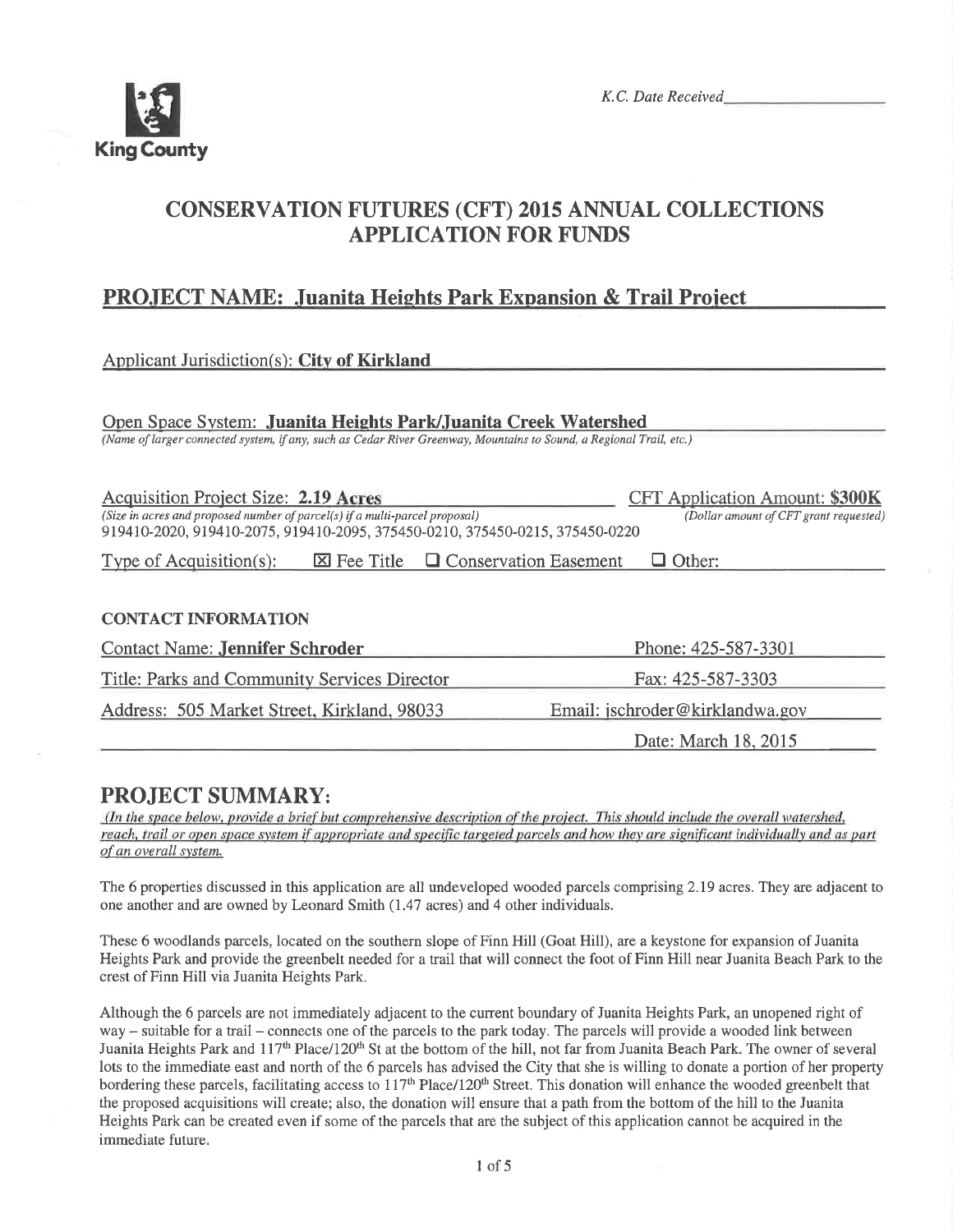Finally, the City anticipates that privately owned woodlands between the park and the Smith parcel can be acquired in the near future for park use, thus connecting the existing park seamlessly to the 6 parcels that are the subject of this application.

Preservation of the woodlands on these parcels, which are steeply sloped, will minimize landslide and erosion risks, and will contribute to the ecological health Juanita Creek, which runs along the base of Finn Hill.

The purchase the 6 parcels and their preservation as open space conform to the City's Comprehensive Park, Open Space and Recreation Plan Policy I.l2 to preserve opportunities for people to observe and enjoy wildlife and wildlife habitat. It will also support the City's Comprehensive Plan Goal NE- 1, to protect natural systems and features from the potentially negative impacts such as land development. The open space is with in Juanita Creek Watershed and the acquisition also supports WRIA 8 strategies of protecting and restoring natural processes and the habitats that they form which are necessary for the recovery and conservation of Chinook salmon. Finally, the acquisition promotes the City's goal of enhancing pedestrian connectivity within neighborhoods and also connecting neighborhoods via trail systems to the Cross-Kirkland Conidor,

Several of the property owners of the subject parcels have already expressed a willingness to sell their lots to the City of Kirkland. Others are being contacted by Finn Hill Neighborhood Alliance, the neighborhood association with which the City is working on this project. We anticipate that purchase and sale agreements will be negotiated within the next twelve months.

#### 1. OPEN SPACE RESOURCES

Please review the attached evaluation criteria. For the **proposed acquisition parcel(s)**, please mark those criteria that apply and thoroughly, yet succinctly, describe in the space below how the proposed acquisition satisfies each marked criteria. Please clearly describe how these criteria might be met at a landscape level, and how they apply to individual parcels. If restoration is part of the plan, please briefly describe the current condition and the hoped for restored condition that is the goal of the acquisition.

- $\boxtimes$  A. Wildlife habitat or rare plant reserve
- EB. Salmon habitat and aquatic resources
- E C. Scenic resources
- $\Box$  D. Community separator
- $\Box$  E. Historic/cultural resources
- $\boxtimes$  F. Urban passive-use natural area/greenbelt
- $\boxtimes$  G. Park/open space or natural corridor addition
- $\boxtimes$  H. Passive recreation opportunity/unmet needs

The subject parcels are connected to Juanita Heights Park via an easement and are located within the Juanita Creek Watershed. The watershed encompasses an area of approximately 4224 acres. The basin flows south to Lake Washington. Rapid land use changes over the past 20 years have drastically changed the landscape surrounding Juanita Creek and the area is now considered "highly developed." This development and associated impervious surfaces (covering almost half the watershed) have affected the ecological health of the creek and the surrounding land. Protecting forested areas within the watershed provide valuable "natural infrastructure" to manage storm water.

This open space is bordered by single family subdivisions. The parcels, which can be accessed via an easement connecting it to Juanita Heights Park, will expand the Juanita Heights Park users' recreation experience of nature by walking among a healthy canopy of second growth Douglas fir Big Leaf maples, Western Red Cedar and other common natives such as vine maple, Oregon grape, salmonberry, Red Elderberry, Bracken Fern, Swamp gooseberry and Skunk cabbage. Examples of wildlife observed by neighbors include deer, coyote, hawks, frogs, pileated woodpecker and the bald eagle. As noted above, the parcels will also provide an essential link for a trail extending from the foot of Finn Hill to Juanita Heights Park and the crest of Finn Hill.

#### 2. ADDITIONAL FACTORS

For the **proposed acquisition parcel(s)**, please mark all criteria that apply and thoroughly, yet succinctly, describe in the space below how the proposed acquisition satisfies each marked criteria.

- El A. Educational/interpretive opportunity
- $\overline{\boxtimes}$  B. Threat of loss of open space resources
- $\overline{\boxtimes}$  C. Ownership complexity/willing seller(s)/ownership interest proposed
- $\boxtimes$  D. Partnerships Describe any public or private partnerships that will enhance this project
- $\boxtimes$  E. Is the property identified in an adopted park, open space, comprehensive, or community plan?
- $\Box$  F. Transferable Development Credits (TDC) participation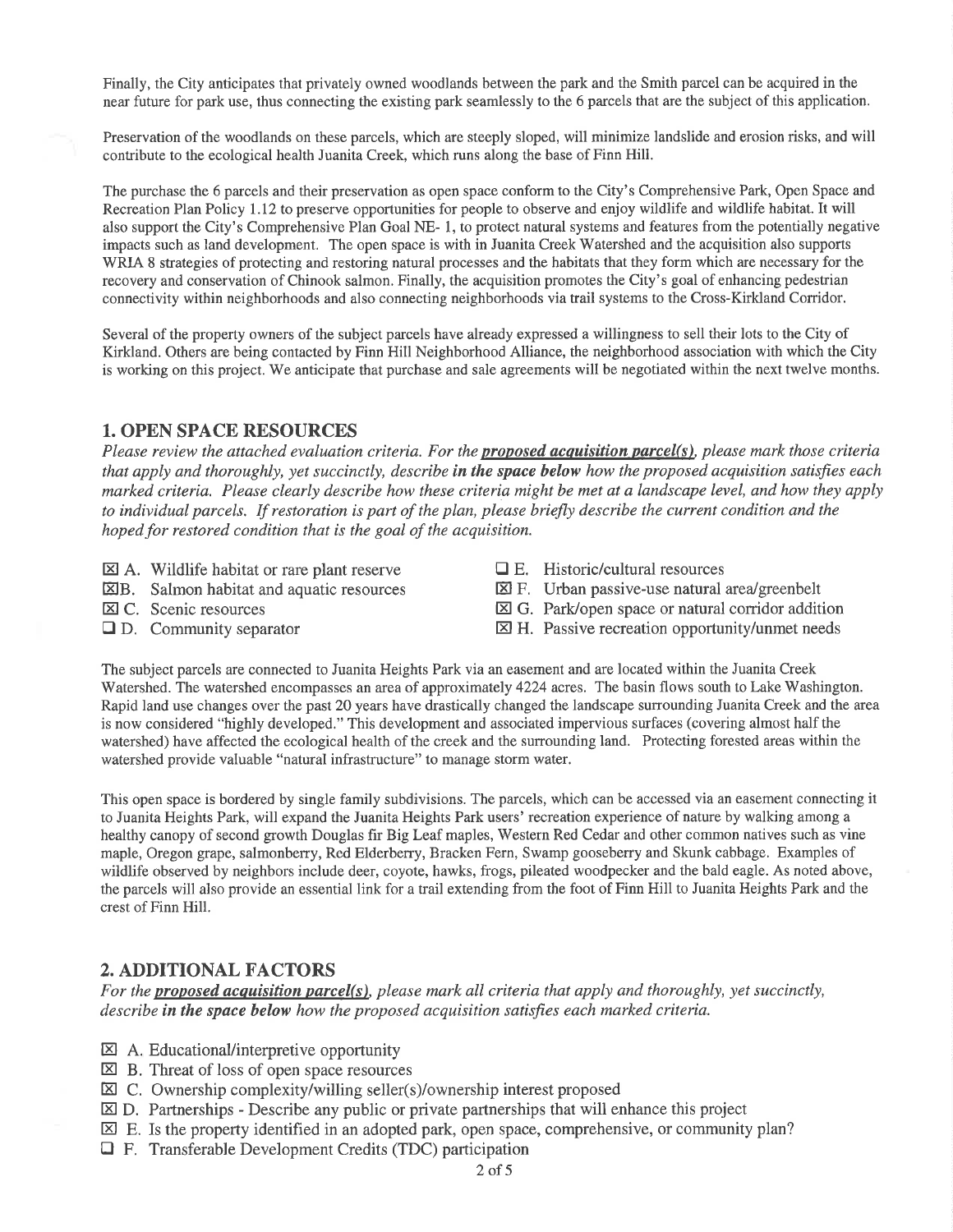The City has a very successful volunteer natural areas restoration program called the Green Kirkland Partnership. The partnership involves volunteers, staff and community, all sharing in the goal to restore Kirkland's forests into healthy sustainable lands. The Green Kirkland Partnership has to date 22 volunteer Park Stewards. The Stewards work with community groups, individuals and schools by leading restoration events. Stewards provide education and demonstration activities of best management practices in removing invasive plants and planting native plants to ensure ongoing legacy of these urban forested lands.

Juanita Heights Park's Park Steward began in 2072 and will assume responsibility for monitoring the health of the woods and vegetation on the Smith parcel. The Steward has, in addition to leading on-going restoration events in the park, developed and maintains a website: http://juanitaheightspark.com/habitat-quality-and-present-state/. The site provides a wealth of information of the native plant life in this open space, history of the park and restoration work occurring in the park.

In addition, purchase of the open space conforms to the City's Comprehensive Park, Open Space and Recreation Plan Policy LI2 to preserve opportunities for people to observe and enjoy wildlife and wildlife habitat. It will also support the City's Comprehensive Plan Goal NE- 1, to protect natural systems and features from the potentially negative impacts such as land development.

#### 3. STEWARDSHIP AND MAINTENANCE

How will the property be stewarded and maintained? Does the property lend itself to volunteer stewardship opportunities? How will ongoing stewardship and maintenance efforts befunded?

The proposed acquisition of 2.79 acres (6 parcels) will be added to the City's Juanita Heights Park (approximately 6 acres), expanding the total park land to approximately 8 acres.

The increase to the existing maintenance responsibilities at Juanita Heights Park will minimally impact the current park maintenance staffing levels, In addition, the voters passed a park maintenance levy in20l2. The levy restores maintenance level (staffing and supplies) of Kirkland's park system, which had experienced significant budget cuts over the last 4 years. Because of the levy, the City has been able to hire additional positions in park maintenance.

The City has also a proven track record of working with volunteers to remove invasive plants such as English Ivy and Himalayan Blackberry. For example, last year over 8900 volunteer hours were logged in urban forest restoration projects.

The City of Kirkland places a high value and importance in stewardship of all of its natural resources. This commitment is demonstrated by way of the City's adoption by resolution of the 2003 Natural Resource Management Plan. The Natural Resource Management Plan will guide the future City practices, programs, projects comprehensive plan elements and development regulations relating to natural resource management.

Also, a Z0-Year Forest Restoration Plan, know as Green Kirkland Partnership was adopted by the Kirkland City Council February 2008. The City has currently 6 parks in restoration; and 22 volunteer Park Stewards. (The Park Levy also provided permanent funding for 3 fulltime staff positions to manage and implement the program).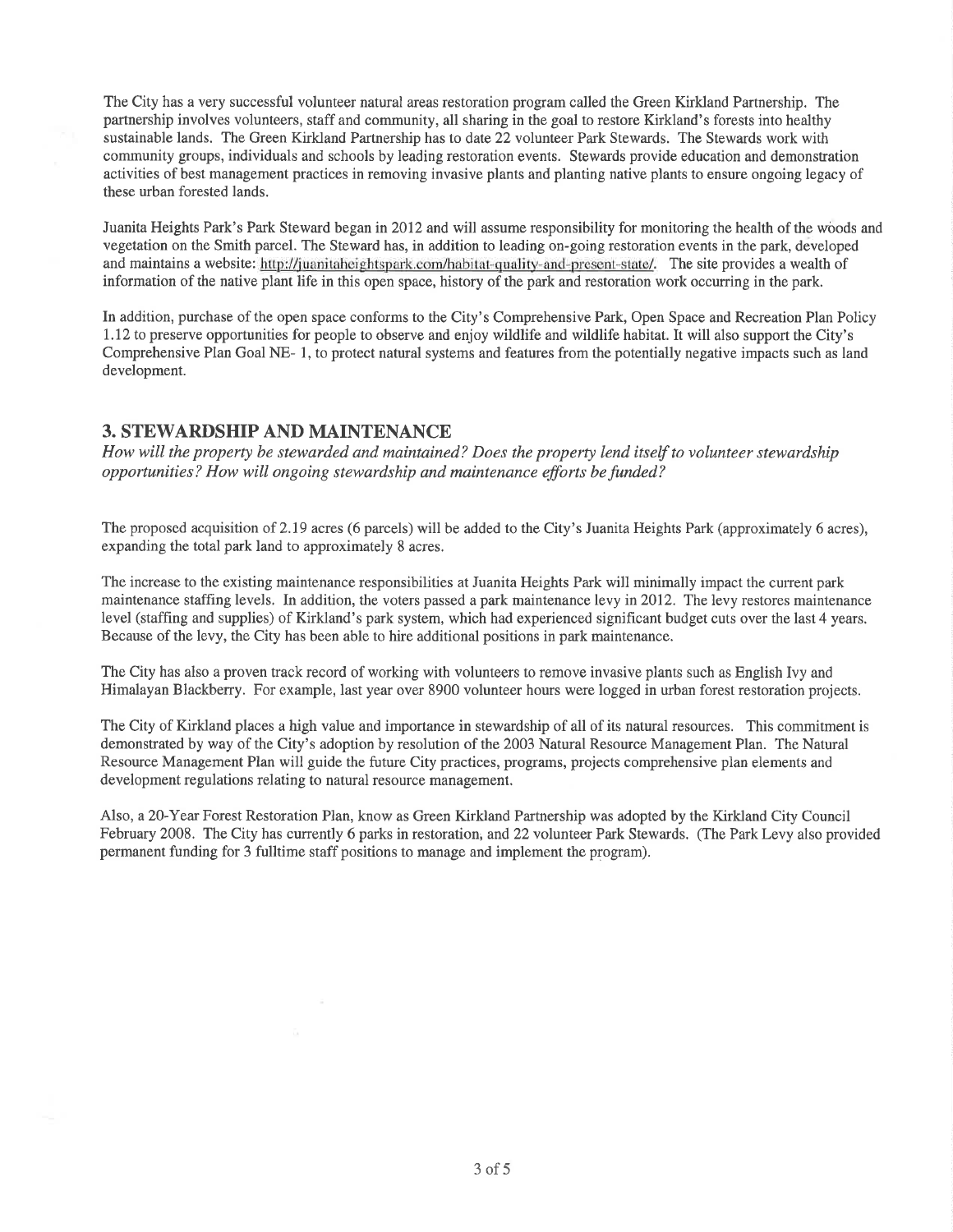## **4. PROJECT BUDGET**

| 1) TOTAL CFT APPLICATION AMOUNT <sup>a</sup> | CFT: \$300,000 |
|----------------------------------------------|----------------|
| 2) TOTAL PEL APPLICATION AMOUNT <sup>b</sup> | PEL:           |

<sup>a</sup>Allowable CFT acquisition costs (Ordinance 14714): The disbursement of funds shall be made only for capital project expenditures that include costs of acquiring real property, including interests in real property, and the following costs: the cost of related relocation of eligible occupants, cost of appraisal, cost of appraisal review, costs of title insurance, closing costs, pro rata real estate taxes, recording fees, compensating tax, hazardous waste substances reports, directly related staff costs and related legal and administrative costs, but shall not include the cost of preparing applications for conservation futures funds.

<sup>b</sup>King County projects only, if applicable.

#### **Estimation of property value:**

Property values estimations are based on 2015 assessed values and current market information concerning the likely value of the relevant parcels in terms of development potential.

| <b>PROJECT COSTS</b>                                   | ESTIMATED DOLLAR AMOUNT OR RANGE                       |  |
|--------------------------------------------------------|--------------------------------------------------------|--|
| Total property interest value                          | \$550,000                                              |  |
| Title and appraisal work                               | \$17,500 Appraisal<br><b>Title Reports (5 reports)</b> |  |
| Closing, fees, taxes                                   | \$32,500 (5 closings)                                  |  |
| Relocation                                             |                                                        |  |
| Hazardous waste reports                                |                                                        |  |
| Directly related staff, administration and legal costs | $\mathbf 0$                                            |  |
| <b>Total Project Costs (CFT and other funds)</b>       | \$600,000.                                             |  |

| <b>MATCHING FUNDS: Existing Sources</b><br>(CFT can only provide a maximum of 50% of anticipated<br>project costs) | <b>DATE</b><br>(Expended or Committed) | <b>DOLLAR AMOUNT</b><br>(Expended or Committed) |
|--------------------------------------------------------------------------------------------------------------------|----------------------------------------|-------------------------------------------------|
| Acquisition Fund - 2012 Park Levy                                                                                  | 2015                                   | \$275,000                                       |
| Finn Hill Neighborhood Alliance<br>Contribution                                                                    | 2015                                   | \$25,000                                        |
| <b>Total CFT Funds Previously Received</b><br><b>This Project</b>                                                  |                                        | 0                                               |
| <b>Total Matching Funds and Past CFT Funds</b><br><b>Currently Identified</b>                                      | 2015                                   | \$300,000                                       |
| <b>Unidentified Remaining Match Need</b>                                                                           |                                        |                                                 |

Unidentified remaining match need: What funds are anticipated and what is the time frame? N/A Please briefly discuss how the unidentified remaining match need above will be met.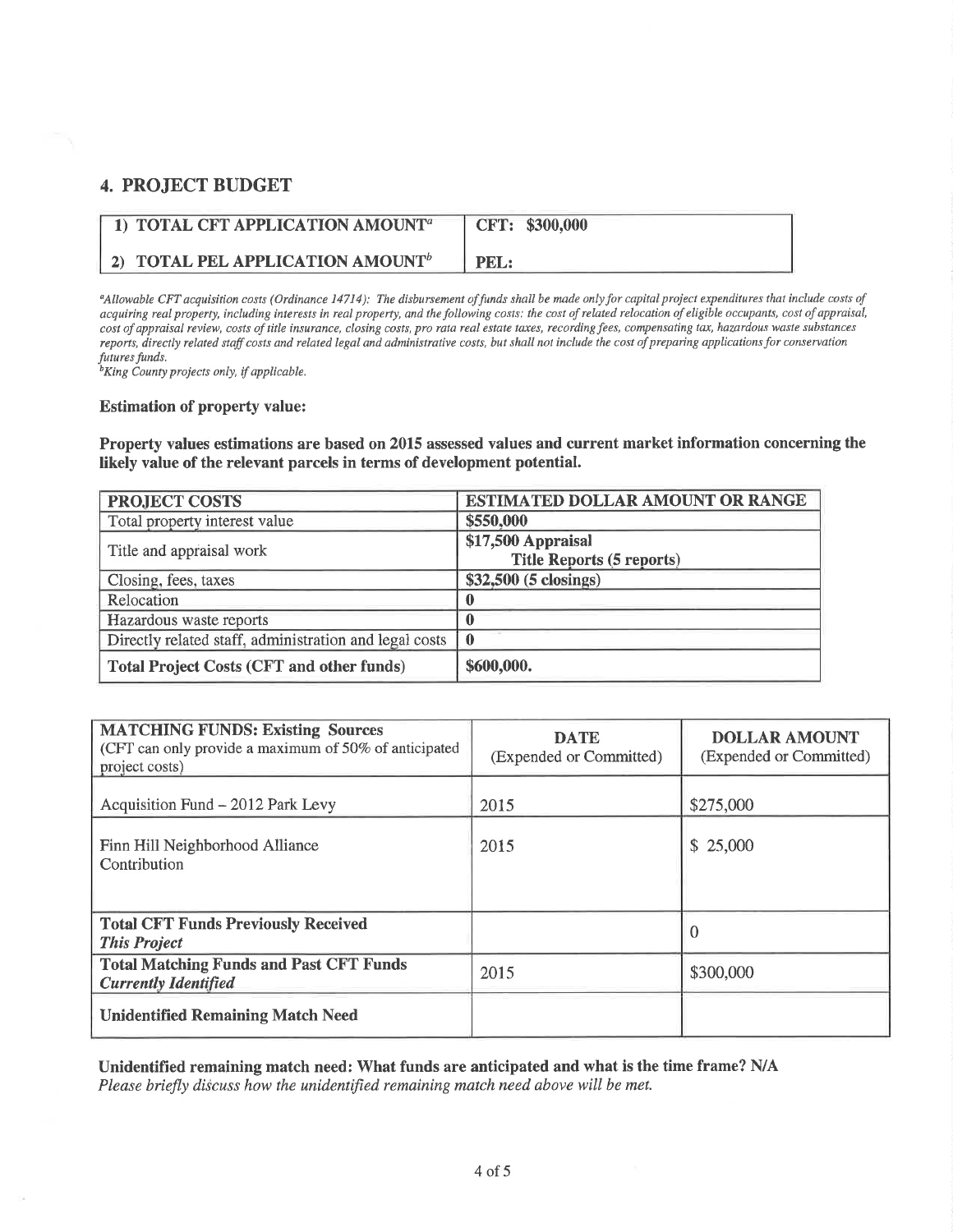### 5. IN-KIND CONTRIBUTIONS FROM PARTNERSHIPS:

| <b>Brief Activity Description</b>                                                                                             | <b>Dollar Value of</b><br>In-kind<br><b>Contribution</b> | <b>Status</b><br>(Completed or Proposed) | <b>Activity Date Range</b><br>(Completion Date or Proposed<br>Completion Date) |
|-------------------------------------------------------------------------------------------------------------------------------|----------------------------------------------------------|------------------------------------------|--------------------------------------------------------------------------------|
| Assistance in contacting property<br>owners, procuring appraisals,<br>negotiating purchase prices and<br>closing transactions | \$25,000                                                 | In process                               | 2015-216                                                                       |
|                                                                                                                               |                                                          |                                          |                                                                                |
|                                                                                                                               |                                                          |                                          |                                                                                |
| <b>TOTAL</b>                                                                                                                  | \$25,000                                                 |                                          |                                                                                |

#### 6. ATTACHED MAPS (*Two maps are now required: 1) site map and 2) general location map; you* møy also ínclude one additional map, aeríal photo or site photo)

 $8\frac{1}{2} \times 11$ " maps are preferred, but 11 x 17" is acceptable if folded and hole-punched for insertion into a three-ring binder. Site Map that shows the following:<br>• Each parcel proposed for acqui

- Each parcel proposed for acquisition in yellow or distinct shading and an indication of any parcel proposed for less than fee simple acquisition, such as a conservation easement;
- Location of any proposed development to the site such as parking, trails or other facilities;
- Location of any proposed site restoration;
- Existing adjacent public (local, state or federal) parks or open spaces labeled and shown in dark green or distinct shading.

Location Map that shows the following:

- Other permanently protected open spaces (private, non profit, institutional, etc.) shown in light green or distinct shading;
- o Major water courses such as creeks, rivers, lakes or wetlands;
- Major roads, arterial roads or regional trails.
- . Map scale: This map should show approximately ø ten-mile radius around the proposed acquisition(s).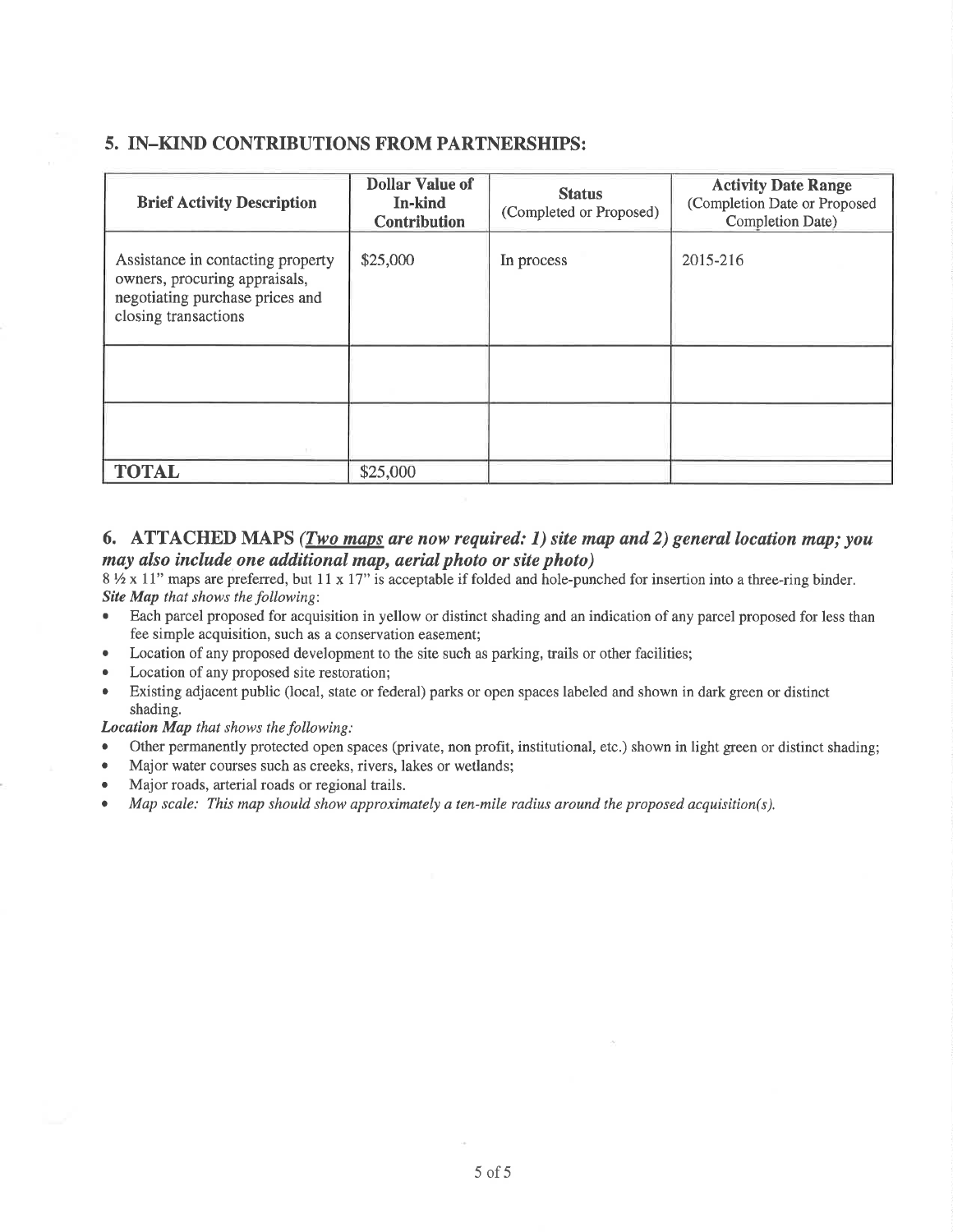